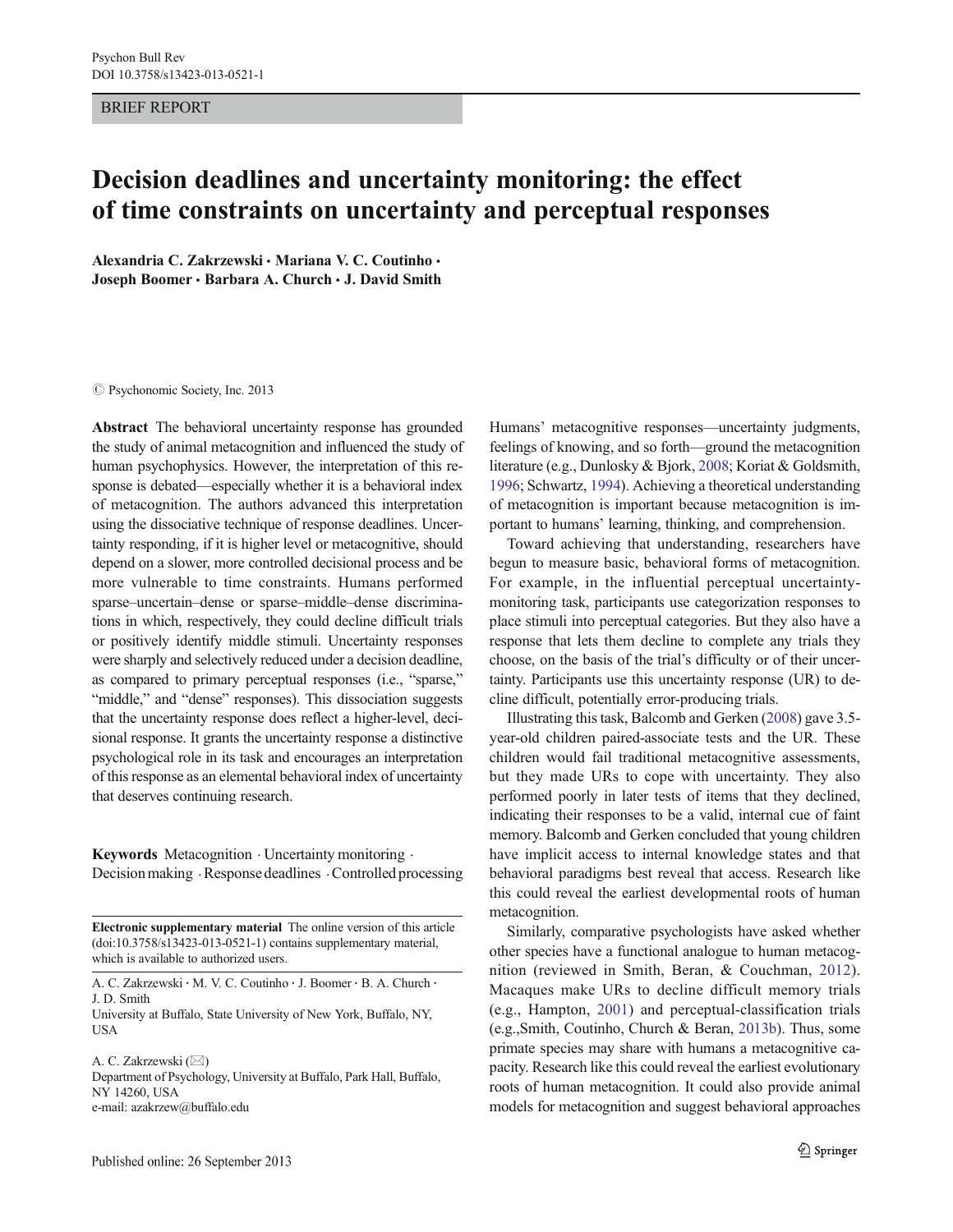to foster metacognitive capacities in child populations that are developmentally or language delayed (e.g., Ruffman, 2000). Thus, these behavioral paradigms have applications for metacognition research and practice broadly, depending on whether the UR can be considered an elemental, behavioral index of metacognitive functioning.

This issue has been controversial, given comparative psychology's interpretative conservatism. Animals' URs, although seeming metacognitive, could nonetheless be stimulus- and reinforcement-based reactions to middling, indeterminate stimuli along a continuum. The possible low-level basis for URs has been the principal theoretical concern about cross-species metacognition research (e.g., Hampton, 2009; Jozefowiez, Staddon, & Cerutti, 2009; Smith, Beran, Redford, & Washburn, 2006; Smith et al., 2012). The psychological interpretation of URs remains sharply debated (Le Pelley, 2012; Smith, Couchman & Beran, 2013a). The present research clarifies that interpretation.

In early research on human psychophysics, the possible highlevel basis for URs was an issue. Indeed, some believed that URs should be disallowed during psychophysical tasks because they were psychologically distinctive and possibly metacognitive reports of conscious uncertainty (Watson, Kellogg, Kawanishi, & Lucas, 1973, pp. 184–185). Boring (1921, p. 445) called the UR an "attitudinal seducer," because he thought it would distract participants away from the necessary psychophysical attitude, in which they approached the task purely perceptually.

What is the correct interpretation? Are URs just another perceptual response to middling stimuli? Are they a higherlevel cognitive assessment of discrimination failure? Are they an elemental index of metacognition, justifying their extension to other populations and species? It is scientifically casual just to interpret animals down, but humans up, as so often happens. It may also be unparsimonious. The present article models an empirical approach that allows for cross-species judgments about the cognitive level of URs in a way that could put different species on the same interpretative playing field.

We address these questions using a dissociative framework. If URs result from higher-level metacognitive processes, they should betray that information-processing character if used under stress. We chose the stressor of speeded responding. Participants performed a sparse–uncertain–dense (SUD) task in which they identified stimuli as being sparse or dense or responded "uncertain" for trials deemed too difficult, or a sparse–middle–dense (SMD) task in which they identified stimuli as sparse, middle, or dense. If URs—as compared to perceptual responses like "sparse," "middle," and "dense" are more decisional and time constrained, then speeded responding should selectively undermine the UR's use. Evaluating this possibility was our primary empirical goal. SUD and SMD tasks have grounded several important animal metacognition articles (e.g., Beran, Smith, Coutinho, Couchman, & Boomer, 2009; Smith et al., 2006; Smith

et al., 2013b), so the psychological light thrown on them here is important in thinking about animals' performances, too.

This evaluation is also important because little is known about whether humans' online metacognitive processes—including URs—have a higher-level, reflective psychological character (though their *post-hoc* metacognitive justifications do). One needs information-processing benchmarks of reflective cognition in order to make this assessment. If URs are low-level, reactive responses, then we need not attribute metacognition to animals, young children, or human adults in uncertainty tasks. But if URs show distinctive benchmarks, the interpretative ground shifts. Then we have new ways to confirm metacognition in nonverbal human populations and animal populations, too, if they show these processing benchmarks. Thus we could illuminate the emergence of reflective mind during primate evolution and human development.

Our approach also offers to comparative psychology a transformative escape from a theoretical impasse. Some still label all animals' uncertainty performance "associative" (i.e., based in reinforcement and stimulus reactions—Jozefowiez et al., 2009; Le Pelley, 2012), which prevents researchers from distinguishing performances that may have different psychological characters (Smith et al., 2013a). Our approach using information-processing benchmarks offers principled ways to make meaningful distinctions among performances, fostering comparative psychology's ongoing theoretical development.

## Method

#### Participants

A group of 60 undergraduates—with apparently normal or corrected-to-normal vision—participated to fulfill a course requirement. To increase motivation, the top scorer received a \$10 cash prize.

#### Density continuum

On each trial, a  $201 \times 101$  pixel unframed stimulus rectangle was presented at the computer screen's top center (Fig. 1). The rectangle contained varying numbers of randomly placed lit pixels. We used 42 stimulus levels, Levels 1–42 (1,085–2,255 pixels). Each level contained 1.8 % more pixels than the last, making the continuum logarithmic.

## Response modality

Three response icons were also presented on each trial. Responses were made by pressing one of three adjacent keyboard keys, arranged in the same left-to-right spatial order as the screen's icons. Adjacent keys allowed participants to respond rapidly during speeded trials.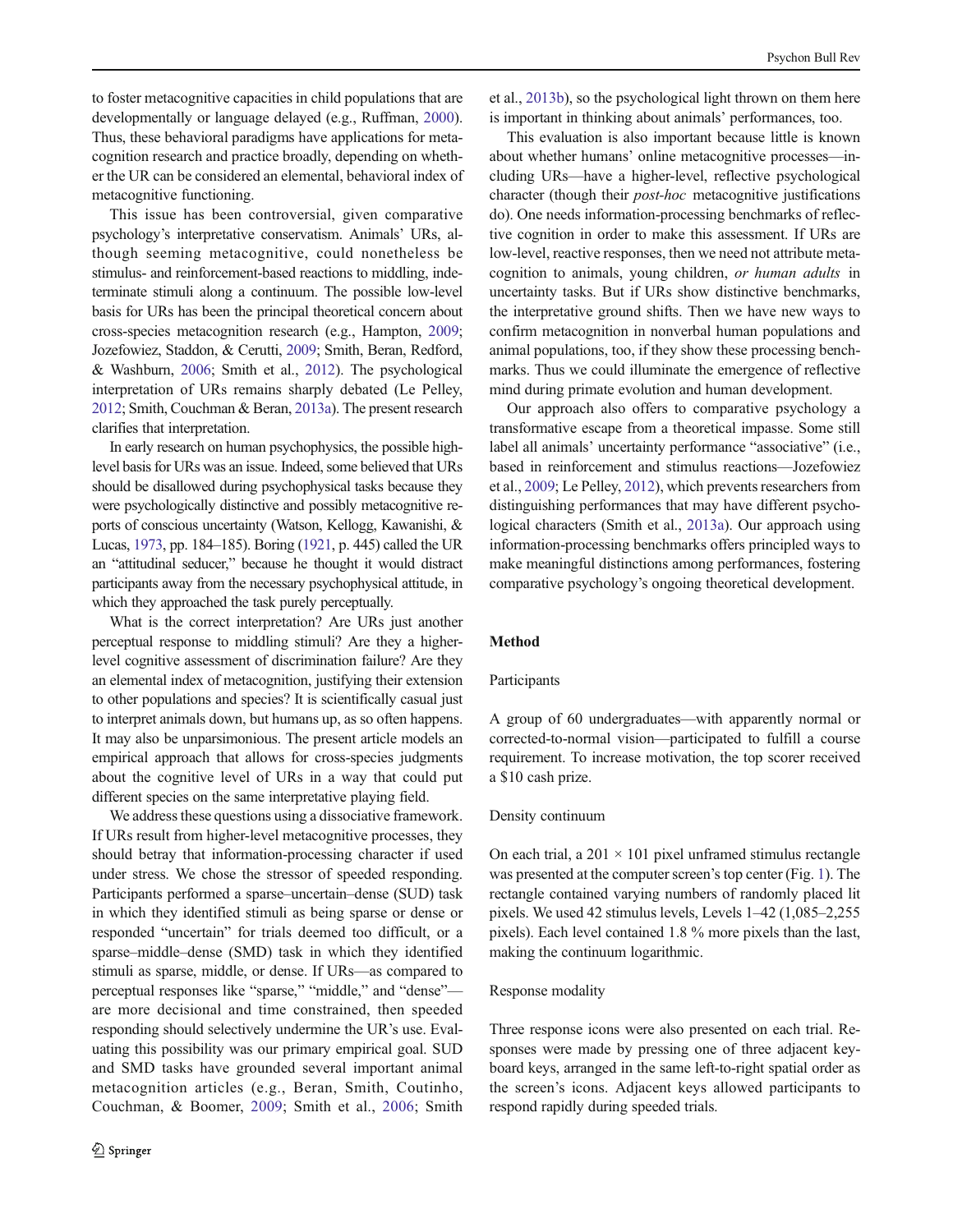

Fig. 1 The trial screens from the sparse–uncertain–dense task (a) and the sparse–middle–dense task (b) described in the text

## Stimulus distribution

The stimulus distributions for the SUD and SMD tasks were identical. In each task, one third of presented trials were at Levels 1–18 (1,085–1,470 pixels), Levels 19–24 (1,496– 1,636 pixels), and Levels 25–42 (1,665–2,255 pixels).

#### Sparse–uncertain–dense task

Levels 1–21 (1,085–1,550 pixels) and Levels 22–42 (1,578– 2,255 pixels) were defined and reinforced to be the *sparse* and dense trials. Oversampling the difficult areas of the stimulus continuum (Levels 19–24) let us increase difficulty and uncertainty. Participants responded "S" and "D" in order to classify stimuli as sparse and dense, or made URs ("?" icon on screen) to decline the trial. For correct and incorrect responses, respectively, participants gained 1 point and heard a 1-s beep, or lost 3 points and heard an 8-s buzz as a penalty timeout. The UR produced no sound or outcome, but simply advanced the participant to the next trial. Following response, a white number representing total points appeared on the screen, with a green + 1 for a correct response, a red −3 for an incorrect response, or a blue? for a UR. The next trial followed.

Ideally, participants might just sharpen their perceptual sensitivity, so that they never erred and never made URs. But of course this would not happen: They would misperceive and they would err. They would need to optimize strategically,

since they could not perceive ideally, and therefore they would apply the UR most to the difficult trials near the sparse–dense discrimination breakpoint (Levels 21–22).

#### Sparse–middle–dense task

Levels 1–18, 19–24, and 25–42 were defined and reinforced to be sparse, middle, and dense trials that deserved the "S," "M," or "D" response. The feedback was as we just described. No UR option was now available—it was replaced by the middle response (MR). All trials received correct/rewarding or incorrect/penalty kfeedback.

#### Psychophysical control and matching

The SUD and SMD tasks were matched as follows. We could not control how many stimulus levels might make participants feel uncertain and prompt URs. The participants made this determination subjectively. However, from formal modeling in other studies, it is known that participants' uncertainty regions span a narrow range of about six steps in an SUD task. Accordingly, we made the middle region in our SMD task span six steps (Levels 19–24). Thus, the intrinsic psychophysical prominence and availability of the UR and MR were equated a priori.

## Procedure

Participants were randomly assigned to the SUD or SMD tasks. During the 300-trial training phase, they had unlimited response time. Following training, a performance summary presented their total correct responses in green, their total incorrect responses and total points lost from errors in red, and (for SUD participants only) the total URs in blue with the total points potentially saved by those URs.

During testing, participants received—in counterbalanced order—300-trial speeded and unspeeded conditions. In the speeded condition only, trials received incorrect/penalty feedback if participants missed the imposed response deadline of 500 ms. The training, speeded, and unspeeded instructions are given in the online supplement.

#### Modeling performance and fitting data

We instantiated a formal model of both tasks. The model assumed that performance was organized along a continuum of psychological representations of increasing strength (from sparse to dense). It assumed that an objective stimulus level would create subjective impressions from trial to trial that vary in a Gaussian distribution around the objective level. This perceptual error would produce discrimination errors near the discrimination breakpoint. Finally, the model assumed a decision process in which criterion lines organized response regions. By the overlay of the sparse–uncertain or sparse–middle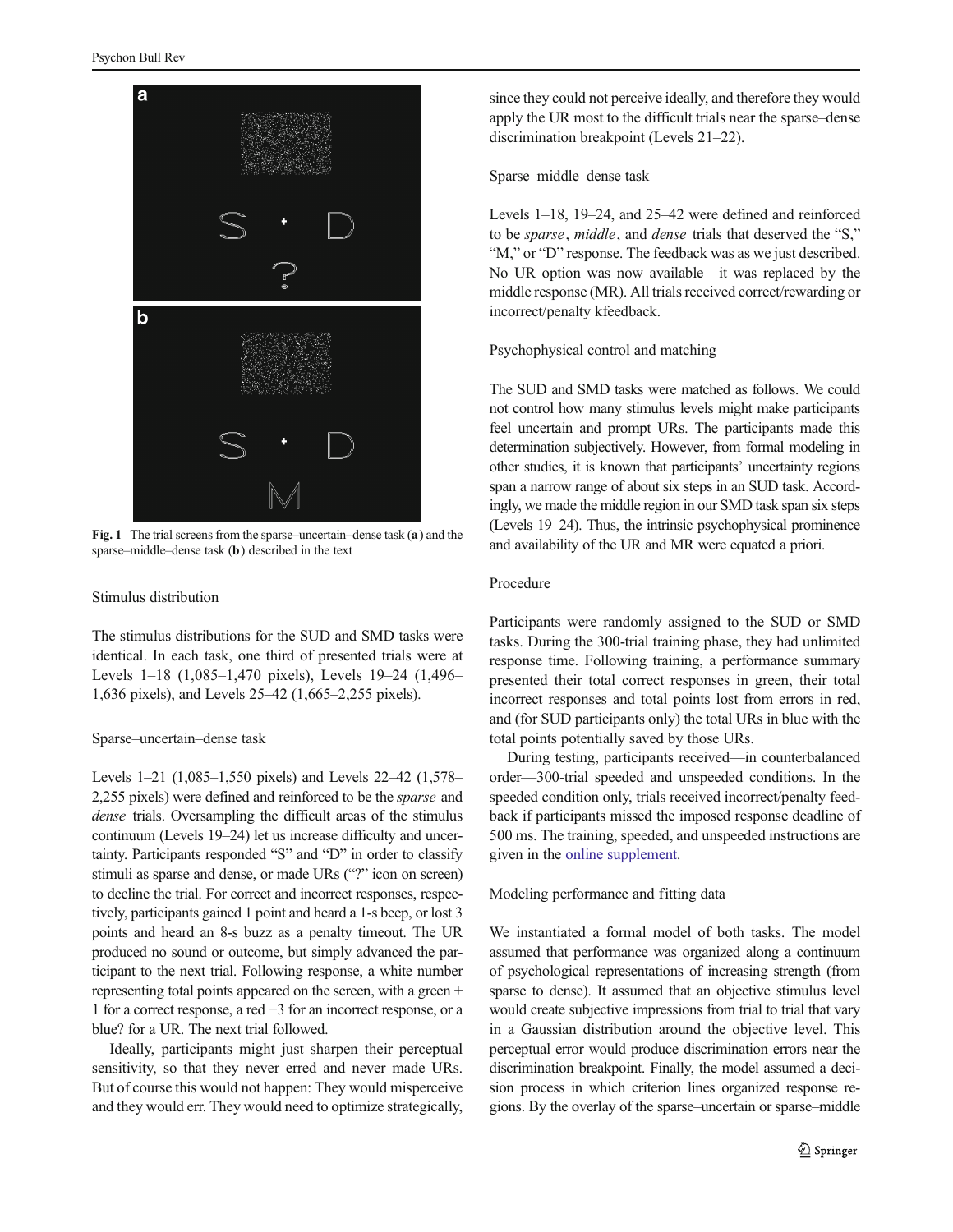criteria (SU, SM) and the uncertain–dense or middle–dense criteria (UD, MD), the stimulus continuum would be divided into sparse, uncertain (middle), and dense response regions.

We fit the observed performance by moving the model's parameters—perceptual error, the placement of the lower criterion (SU, SM), and the placement of the upper criterion (UD, MD)—through wide ranges. For each parameter configuration, we produced that simulated observer's predicted performance profile during a virtual session, finding its three response proportions—for "S," "U" or "M," and "D" responses—for 42 stimulus levels. We minimized standard fit measures to find the best-fitting parameter values. These procedures have been applied to human and animal uncertainty-monitoring data in other studies (e.g., Smith et al., 2006; Smith et al., 2013b).

## **Results**

#### Overall analyses

The experiment was a 2 (task: SUD, SMD)  $\times$  2 (condition: speeded, unspeeded)  $\times$  42 (level) design. Task was a betweensubjects factor, and Condition and Level were within-subjects factors. The dependent variable was the proportions of URs/ MRs at different stimulus levels under different conditions. Accordingly, we analyzed the data with a  $2 \times 2 \times 42$  mixed factorial model (SAS 9.3, GLM procedure). Figure 2 shows the results from the unspeeded and speeded phases of both tasks. Late responses (i.e., beyond the 500-ms deadline) were not analyzed (480 and 846 trials of the 9,000 speeded SUD and SMD trials). Figure S1 (in the supplemental materials) shows late responses distributed across the stimulus continuum.

The effect of task,  $F(1, 58) = 108.78, p < .001, \eta_p^2 = .65$ , confirmed that the UR was used less than the MR. The effect of level,  $F(41, 2378) = 96.14, p < .001, \eta_p^2 = .62$ , confirmed that these responses were used more for intermediate stimulus levels (Fig. 2). The effect of condition was not significant,  $F(1, 58) = 2.83, p = .098, \eta_p^2 = .05.$ 

The Task  $\times$  Level interaction,  $F(41, 2378) = 19.91, p < .001$ ,  $\eta_p^2$  = .26, confirmed that the MR region was broader and higher across the stimulus continuum than the UR region. The Condition × Level interaction,  $F(41, 2358) = 3.51, p < .001, \eta_p^2 = .06$ , confirmed that the third response region (UR or MR) was broader and higher under unspeeded than under speeded conditions. These interaction patterns can be seen in Fig. 2. Most importantly, the Task  $\times$  Condition interaction,  $F(1, 58) = 11.58$ ,  $p = .001$ ,  $\eta_p^2 = .17$ , confirmed that the UR and MR reacted differently to the imposition of the deadline. To understand better this crucial interaction, we conducted separate analyses on the SUD and SMD tasks, as did Smith et al. (2013b) and Beran et al. (2009) in their studies of macaques' and capuchin monkeys' URs and MRs.

Sparse-uncertain–dense task

The UR data were analyzed using an ANOVA with Condition and Stimulus Level as within-subjects factors. The effect of level,  $F(41, 1189) = 19.0, p < .001, \eta_p^2 = .40$ , confirmed that participants found most difficult the levels near the discrimination breakpoint and made URs selectively there (Fig. 2a and b). The effect of condition confirmed that URs were suppressed during the speeded phase,  $F(1, 29) = 10.4$ ,  $p = .003$ ,  $\eta_p^2 = .27$ . The Condition  $\times$  Level interaction,  $F(41, 1180) = 2.9, p \lt 0.001$ ,  $\eta_p^2$  = .09, confirmed that this suppression occurred mostly at the difficult trial levels at which most URs occurred, so this result is unsurprising.

The mean response latencies for the unspeeded "S," "U," and "D" responses were 0.48, 1.04, and 0.45 s, respectively. The UR was 124 % slower than the task's perceptual responses. However, we discounted these latency differences in interpreting our results. Beyond the large individual differences in latency (e.g., a sixfold variation in UR latency), we believe that the crucial question is whether the processing behind the UR is time compressible—that is, whether it can survive speeded responding. Evidently, it cannot.

Sparse–middle–dense task

The MR data were analyzed using the same ANOVA. The effect of level,  $F(41, 1189) = 85.0, p < .001, \eta_p^2 = .75$ , confirmed that participants made MRs most for veridically middle trials (Fig. 2c and d). We found no effect of condition,  $F \leq 2$ . The speeded phase did not reduce MRs. Rather, MRs actually increased slightly during speeded testing as the MR curve broadened across the stimulus continuum. A significant interaction occurred between condition and level,  $F(41, 1178) = 1.7, p = .005, \eta_p^2 = .05$ , a small effect reflecting this broadening.

The mean response latencies for the unspeeded "S," "M," and "D" responses were 0.71, 1.03, and 0.68 s, respectively. The MR was 48 % slower than the task's other responses. It was less differentiated in latency than was the UR [124 % slower;  $t(58) = 2.48$ ,  $p = .016$ . Again, however, we stress that the crucial issue is whether the processing behind the MR is time compressible—that is, whether it can survive speeded responding. Evidently, it can.

Participants used the "S," "M," and "D" responses about equally often in both conditions. To confirm this, we found the average response proportions for "S," "M," and "D" responses across all 42 trial levels. This is a proxy for the area under each response curve. In the unspeeded and speeded conditions these averages were, respectively, .36, .27, .37 and .35, .28, .37.

Given the psychophysical matching of response regions that we arranged, it is a striking confirmation of the article's results and conclusions that MRs are used much more frequently than URs. This encourages the interpretation that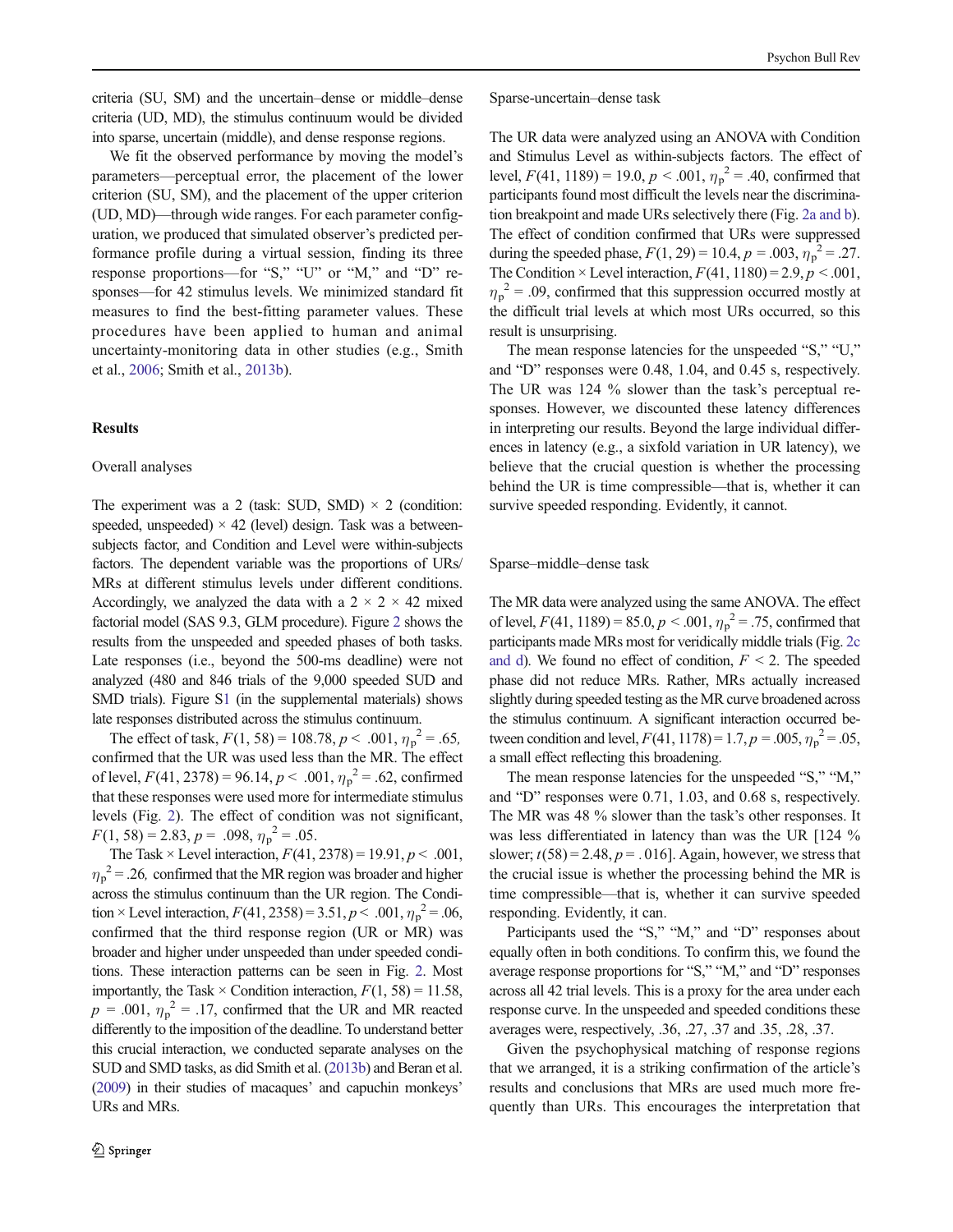#### **a** Humans: Sparse-Uncertain-Dense (Unspeeded)



C Humans: Sparse-Middle-Dense (Unspeeded)



Fig. 2 a Humans' performance in the sparse–uncertain–dense (SUD) task under unspeeded conditions. The horizontal axis indicates the density level of the box. The "sparse" and "dense" responses, respectively, were correct for boxes at Levels 1–21 and 22–42. The open diamonds and open triangles, respectively, show for each level the proportions of "sparse" and "dense" responses made. The closed circles show the proportions of trials receiving the uncertainty response at each level. b Humans' performance in the SUD task under speeded conditions, depicted in the same way. c Humans' performance in the sparse–

**b** Humans: Sparse-Uncertain-Dense (Speeded)



d Humans: Sparse-Middle-Dense (Speeded)



middle–dense (SMD) task under unspeeded conditions. The horizontal axis indicates the density level of the box. The "sparse," "middle," and "dense" responses, respectively, were correct for boxes at Levels 1–18, 19–24, and 25–42. The open diamonds and open triangles, respectively, show for each level the proportions of "sparse" and "dense" responses made. The closed circles show the proportions of trials receiving the "middle" response at each level. **d** Humans' performance in the SMD task under speeded conditions, depicted in the same way

MRs are psychologically more available than URs because they are primary perceptual responses.

The different response frequencies strengthen the results in another way. URs, used less often, nearer floor, had less room to fall. But they fell impressively under deadline conditions. MRs, used more often, had generous room to fall, but did not. These results were obtained despite scaling and regression forces, making the test of the hypothesis conservative and the pattern of results stronger.

An insightful reviewer asked whether one could arrange another kind of response region matching, wherein actual UR and MR response frequencies were equated. Perhaps if we

paid participants \$5 per UR, UR levels might reach MR levels. But, with this artificial inflation, URs would no longer be about uncertainty. Perhaps if we shrank the MR region to just one stimulus step, MR levels might drop to UR levels. But this would qualitatively change the nature of the SMD task. That methodological contortions would be required to equate MR and UR response levels confirms in another way the conclusion that URs and MRs are different psychologically.

We repeated the foregoing analyses, aggregating the data into three stimulus regions: Levels 1–18 (sparse), 19–24 (middle/difficult), and 25–42 (dense). These analyses (see the supplementary materials) produced essentially identical results.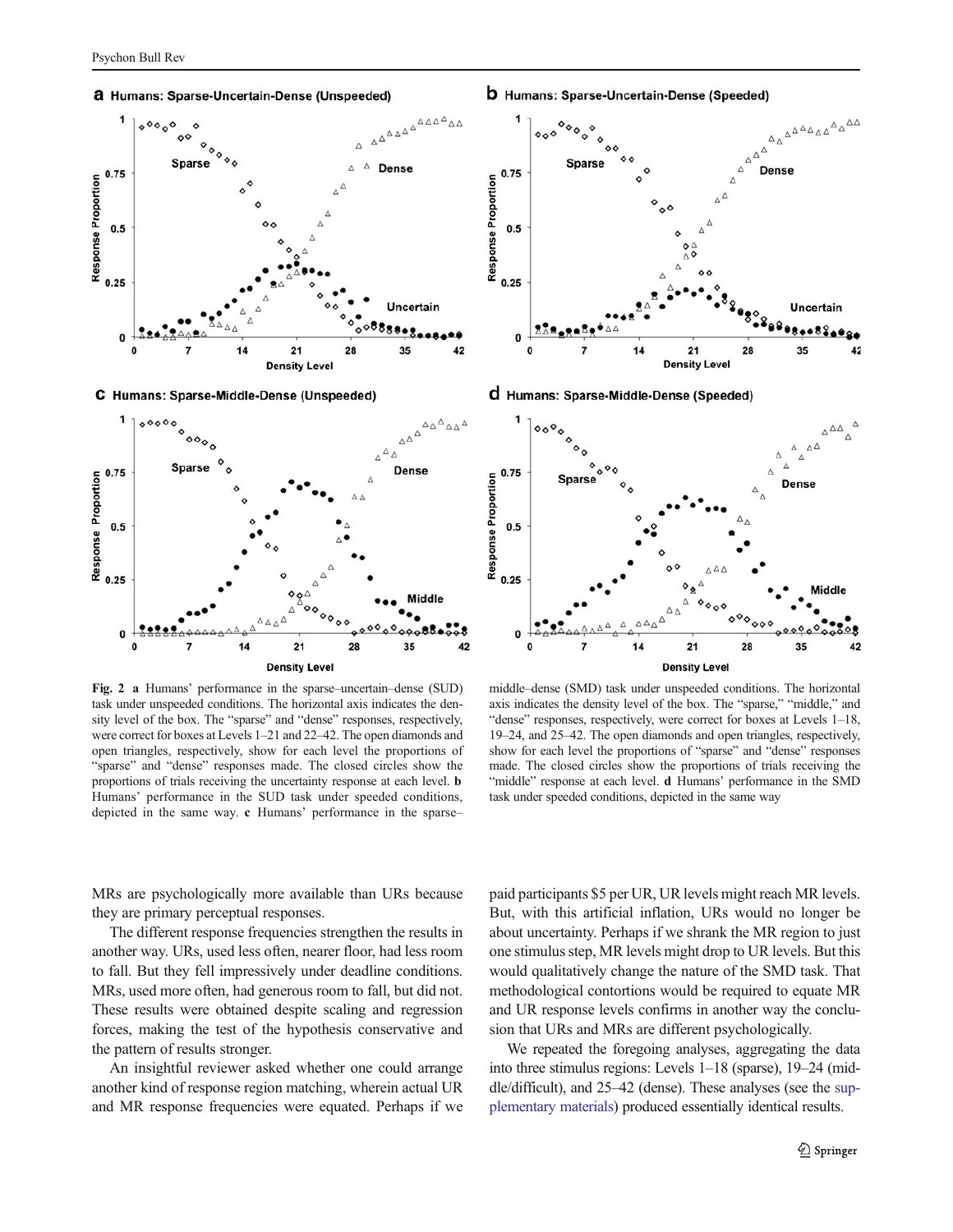# Model fits

Figure 3 shows the best-fitting performance profiles from modeling the data, with panels corresponding to those in Fig. 2. Table 1 summarizes the model fits. The model provided excellent fits. It predicted performance within about 0.02 per data point (Column AAD in the table).

The Width column in Table 1 confirms the study's main results: The UR region in the SUD–unspeeded task was 6.3 steps. This is the width that formal modeling in other studies had predicted, an important manipulation check of our paradigm. This justifies again our decision to make the MR region also six steps wide in the SMD task. Our matching process was successful. The UR region in the SUD task was halved during the speeded condition (3.1 steps), leaving a narrow region admitting few URs. The MR region in the SMD task was unaffected. These contrasts motivate the Discussion below.

#### **Discussion**

We asked whether URs, more than primary perceptual responses, would show a distinctive information-processing profile—that is, vulnerability to a speeded-response requirement. Sixty humans completed 54,000 trials in SUD or SMD psychophysical tasks under speeded and unspeeded conditions. The speeded condition reduced URs but not MRs, though MRs and UR were optimally applied to the same stimulus levels.

These results inform the historical controversy surrounding the UR's psychological interpretation. The UR apparently is psychologically different and decisionally distinctive. It is not just a third, middle response applied to a third, middle region. The perceptual purists—who objected to URs in psychophysical tasks because they were psychologically distinctive were correct to be concerned. The psychologists who embraced URs because they behaviorally index uncertain consciousness states were possibly correct, too.

These results may also explain why URs show special fragility and changeability (e.g., Smith et al., 2006). That is, the UR as used by humans and macaques—but not their sparse and dense responses—shows strong individual differences in use and underuse. This supports the idea that the UR is different from the primary perceptual responses and serves a distinctive role. Related observations—for example, that the UR is sharply affected by instructional set and temperamental tentativeness—originally led early psychophysicists to consider giving URs a higher-level psychological interpretation.

There are conceptual grounds for considering this higherlevel interpretation. First, the perceptual responses are directly rewarded/penalized. They could be conditioned by primary reinforcement systems in brain. The UR, on the other hand, is never rewarded or penalized. It cannot be dependent on those conditioning systems in the same way.

Second, the perceptual responses—sparse, middle, and dense—are objectively associated with a concrete range of perceptual inputs. These ranges are entrained by reinforcements delivered. The UR, however, is not tied to any objective stimulus range. Its range is whatever the participant's uncertainty system says. Its range must be constructed through the participant's internal decisional processes.

Third, tasks like the SUD task characteristically present tobe-classified perceptual stimuli that are inherently indeterminate—that is, possibly sparse or dense. Indeterminacy is the result when perceptual error scatters difficult stimuli near the task's discrimination breakpoint. To resolve the indeterminacy and choose adaptive behaviors, the participant has to engage higher levels of controlled, deliberate cognition—controlled processing, in Schneider and Shiffrin's (1977) sense. Thus, URs might be psychologically distinctive for being based on controlled processes recruited near a discrimination threshold when close perceptual calls require a referee.

Paul, Smith and Ashby (in preparation) offered support for this idea. Their fMRI study showed that URs, as compared to primary perceptual responses, activate distinctive neural networks that include anterior cingulate cortex, prefrontal cortical areas, and insula, suggesting that they are not just MRs.

The present results also inform the animal metacognition literature. They suggest that URs may have a more controlled, decisional basis that lifts them above the associative plane of processing—a goal that comparative-metacognition researchers have sought. The results may also help solve a cross-species metacognitive mystery. Beran et al. (2009) found that capuchin monkeys (Cebus apella, a New World primate) made almost no URs in an SUD task but made MRs generously in an SMD task. This dissociation suggests that capuchin monkeys have the perceptual processes that support MRs but possibly not the higher-level processes that support URs in humans and macaques (Macaca mulatta, an Old World primate).

More broadly, our research begins to trace the informationprocessing signature of basic metacognitive responses like the UR. Here we asked whether URs are dependent on temporally incompressible processes. In a companion study, Smith et al. (2013b) asked whether URs are working memory intensive. They found that concurrent working memory loads disrupted macaques' URs far more than their MRs.

Given this information-processing signature, comparative or developmental psychologists can then apply it to their species or age group and evaluate the metacognitive sophistication of their participants. Obviously, if macaques, other species, or young children fail to show the same informationprocessing signature, this down-interprets their metacognitive capacity. But if they do show the signature, it strengthens the isomorphism between human and animal metacognition, for example, with profound implications regarding the emergence of metacognition and reflective mind in the primate order.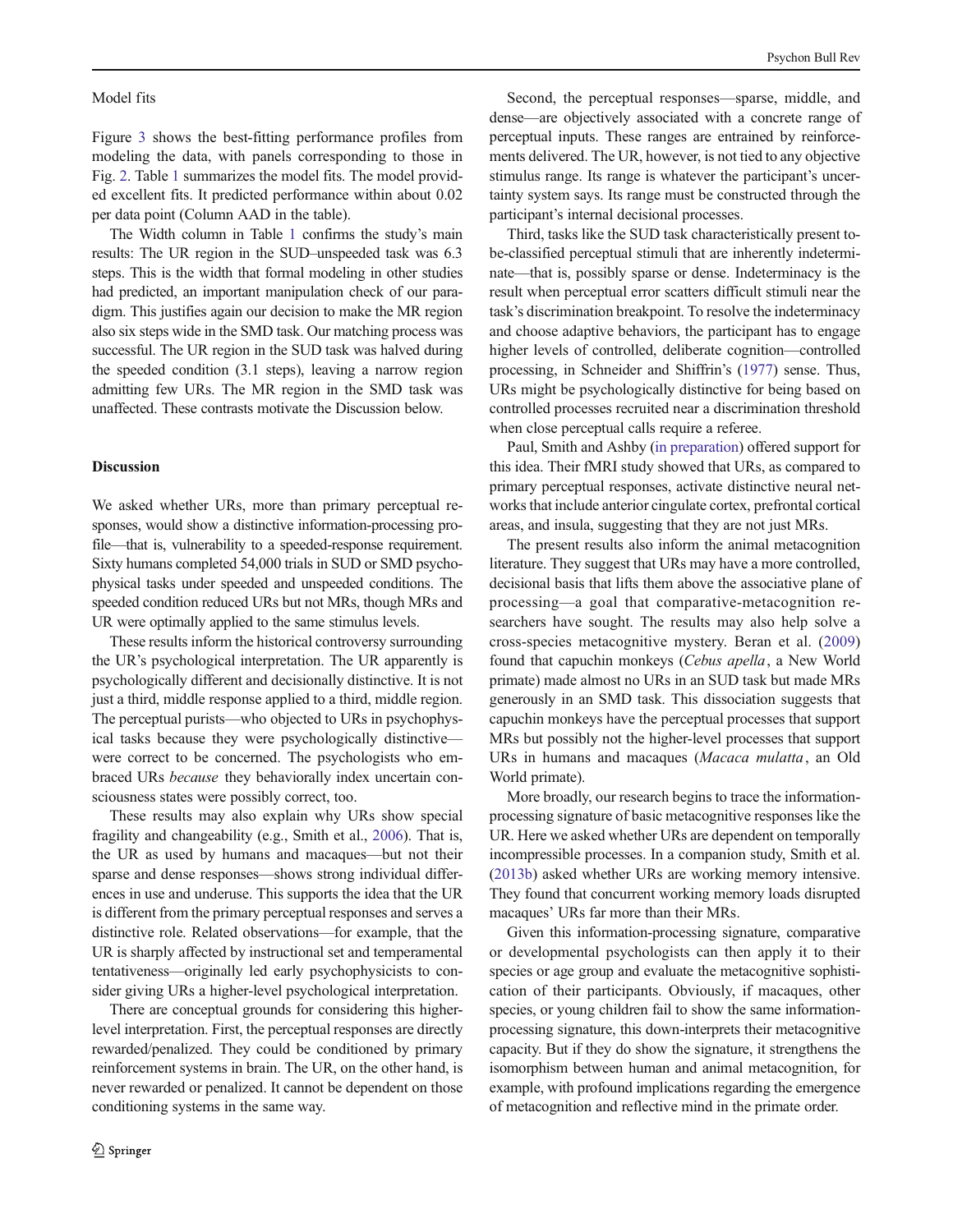



C Simulated: Sparse-Middle-Dense (Unspeeded)



Fig. 3 a The best-fitting predicted performance profile when the signaldetection model described in the text was fit to humans' unspeeded performance in the sparse–uncertain–dense (SUD) task. The horizontal axis indicates the density level of the box. The "sparse" and "dense" responses, respectively, were correct for boxes at Levels 1–21 and 22–42. The open diamonds and open triangles, respectively, show for each level the best-fitting proportions of "sparse" and "dense" responses. The closed circles show the best-fitting proportions of trials receiving the uncertainty response at each level. b The best-fitting predicted performance profile when the signal-detection model was fit to humans'speeded performance in the SUD task, depicted in the same way. c The best-fitting predicted









performance profile when the signal-detection model was fit to humans' unspeeded performance in the sparse–middle–dense (SMD) task. The horizontal axis indicates the density level of the box. The "sparse," "middle," and "dense" responses, respectively, were correct for boxes at Levels 1–18, 19–24, and 25–42. The open diamonds and open triangles, respectively, show for each level the best-fitting proportions of "sparse" and "dense" responses. The closed circles show the best-fitting proportions of trials receiving the "middle" response at each level. d Humans' performance in the SMD task under speeded conditions, depicted in the same way

| <b>Table 1</b> Details of model fits |  |  |
|--------------------------------------|--|--|
|--------------------------------------|--|--|

| Task       | Condition | Figures | Perceptual error | Low criterion | High criterion | Width | <b>SSD</b> | AAD    |
|------------|-----------|---------|------------------|---------------|----------------|-------|------------|--------|
| <b>SUD</b> | Unspeeded | 2A, 3A  | 6.8              | 17.3          | 23.6           | 6.3   | 0.0731     | 0.0184 |
| <b>SUD</b> | Speeded   | 2B, 3B  | 7.5              | 19.0          | 22.1           | 3.1   | 0.0745     | 0.0187 |
| <b>SMD</b> | Unspeeded | 2C. 3C  | 5.6              | 15.2          | 26.9           | 11.7  | 0.0559     | 0.0162 |
| <b>SMD</b> | Speeded   | 2D, 3D  | 7.3              | 14.9          | 26.8           | 11.9  | 0.1195     | 0.0239 |

SSD, sum of the squared deviations between the corresponding 126 observed and predicted data points produced by real and simulated observers. AAD, average of the absolute-value deviations between the corresponding 126 observed and predicted data points produced by the real and simulated observers, with the deviations always signed positively